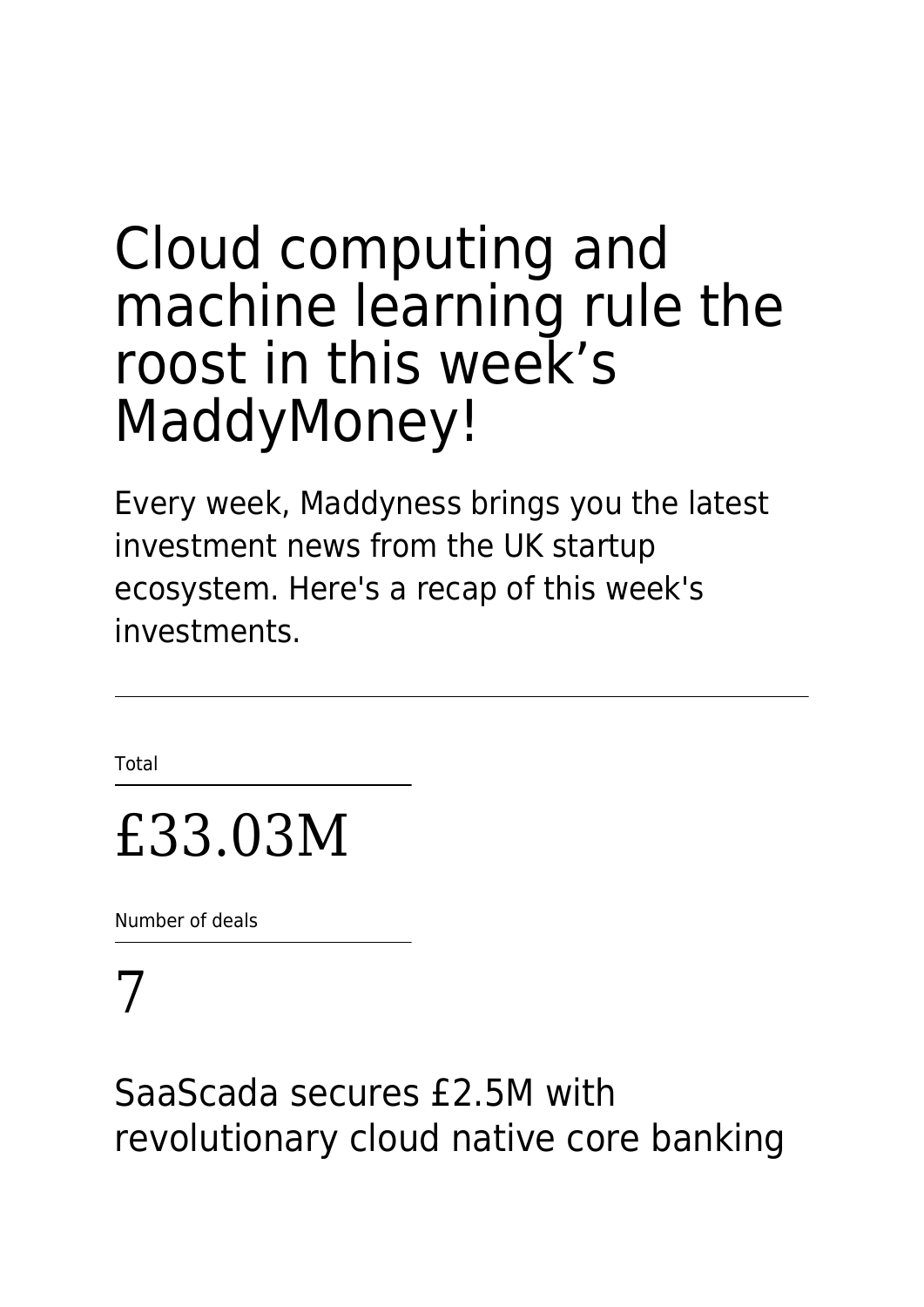### platform

[SaaScada](https://www.saascada.com/), the cloud native core banking platform provider, today announced it has raised £2.5M in seed funding from over ten investors – including leading figures from the banking and private investment sectors. The SaaScada cloud native platform allows fintechs and challenger banks to launch new features and products in minutes, rather than months, at a much lower cost than traditional modular core banking platforms.

Powering the next generation of challenger banks with the next generation of cloud technology, SaaScada are well-placed in a market that is redefining how financial services operate.

Cloud computing technology is challenging legacy banking systems by allowing digital banks to launch inexpensively, scale quickly, and operate at speed.

SaaScada achieved 85% year-on-year growth in FY22, securing a strong roster of clients and partners that includes two of the UK's top 20 fintechs. Following its success with fintech challengers, SaaScada is building strong momentum with banks, offering lending, deposit taking, and current account products to both retail and SME customers.

The SaaScada platform provides a central hub that is fully interoperable through open APIs. This enables new banking entrants to launch services and new features, and empowers existing banks to deliver innovative agile solutions to their customers.

#### Real estate platform Re-Leased raises £12M for international growth

[Re-Leased](https://www.re-leased.com/en-gb/) is the cloud-based property management platform that allows commercial property managers and landlords complete oversight of their businesses operations. Through a simplified central platform real estate firms can manage property portfolios, in an innovative challenge to out-dated legacy systems.

Re-Leased have raised £11.9M in a funding round led by JLL Spark, using the round to "cement [their] place as a global leader in this technological shift," said CEO and founder Tom Wallace.

It was a frustration with desktop software, spreadsheets, and email that led Tom Wallace to start Re-Leased. He founded the company in New Zealand in 2012, having researched the revolutionary potential of cloud computing.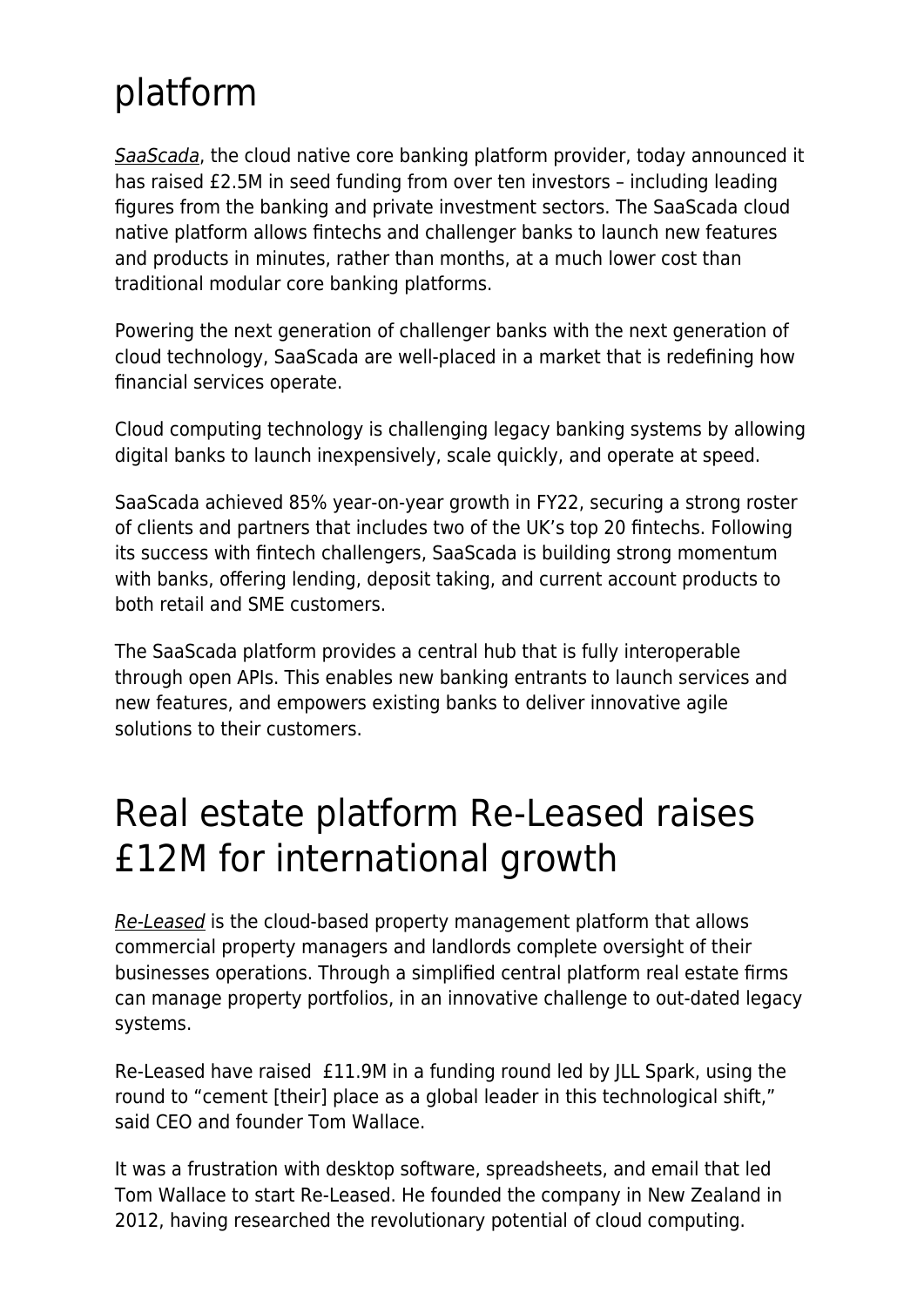The strategic investment will be used to drive Re-Leased's growth in key international markets, invest in its core software platform, and launch a series of new products and partnerships that will further solidify the company's position as a leader in commercial property software.

### Symmetrical.ai raises £14.7M to simplify international payrolls

Managing a company payroll has long been a tiresome and complicated administrative task that can become a barrier to expansion and growth. Thankfully, [Symmetrical](https://symmetrical.ai/) have devised an ai-powered solution!

Symmetrical helps companies to hire and pay employees at scale through smart and fast headless payroll technology. The automated solution removes the need for endless spreadsheets and manual input and is designed for use by mid-to-large size workforce companies with high levels of payroll complexity.

Symmetrical's technology is embedded into a company platform and runs in the background of daily business operations.

To facilitate their expansion into new European and US markets, Symmetrical.ai has raised £14.7M in finance by top venture capital firms in a round led by Target Global, who have previously invested in Revolut and other European success stories. The proceeds will also be used to grow the team and to further bolster its single layer global API technology.

Symmetrical was founded in 2019 in Warsaw, Poland and has multiplied revenues by 23x in the last 9 months, processing tens of thousands of pay checks and serving 47 customers across the UK, Spain, Poland.

Piotr Smolen, CEO and co-founder of symmetrical.ai. said: "Our bold ambition is to make payroll invisible. We believe that 10 years from now, 'payroll software' will be eliminated from the dictionaries. Invisible payroll will be a crucial element across broader platforms and thanks to our vision, we will be at the forefront of this new trend."

#### Smart-shuttle commuter service raises £1.75M

[RideTandem](https://www.ridetandem.co/), the company that turns local transport providers into smart shuttles for work, education and more, has just raised £1.75M in a seed round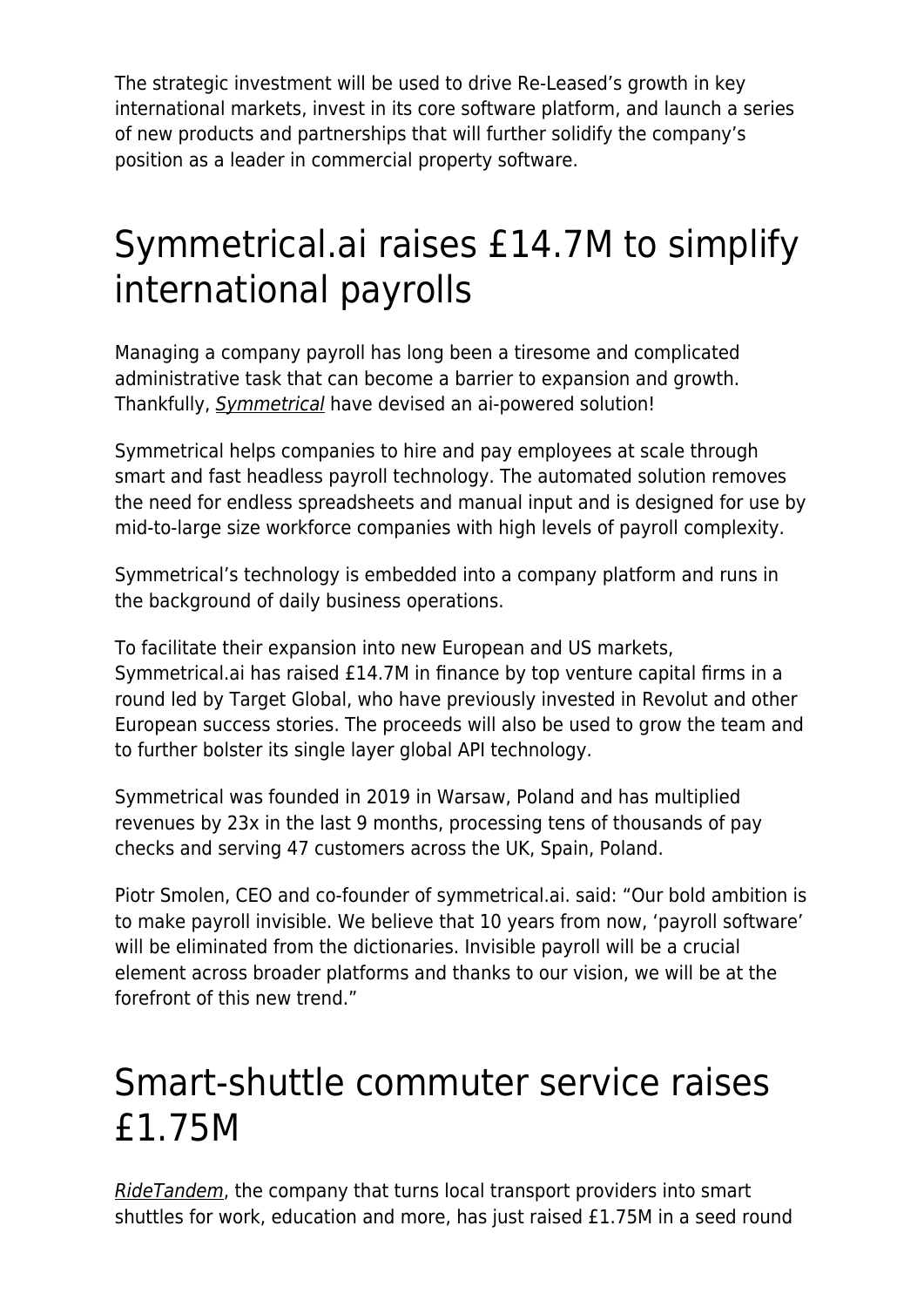led by 1818 Venture Capital.

The capital injection will aid the company that provides commuter services for employers whose staff would otherwise be unable to work because of the cost or inconvenience of transport.

Mobilising the ubiquity of ride-hailing apps, workers can book commuter-rides using an Uber-style mobile app and the employer then subsidies the cost of the ride.

Commuting distance can be a barrier to talent acquisition, with a quarter of UK working-age people living in areas with poor public transport connectivity. Since launching in Q4 2019, RideTandem has generated more than £10M in new earnings for its passengers, as well as achieving two consecutive years of 10x year-on-year growth.

### Quin AI secures £582K in seed funding to help streamline online efficiency at ecommerce businesses

[Quin AI](https://www.thequin.ai/) is an AI-as-a-service startup on a mission to provide easy, accessible, and privacy safe machine learning to predict online user behaviour in real time.

Founded by sisters Gonca Gulser and Gulsah Gulser, the company has just raised £582K in a funding round led by SFC Capital, with participation from NCA, Logo VC, and StartersHub. The money will be invested into the company's UK and German expansion alongside further innovation in AI for creating intelligent applications.

Quin AI aims to understand an online user in real time, predicting their behaviour in under 70ms through native pop-up or API integrations. Easy to integrate into a company's platform, Quin AI has been found to increase a company's revenue by 30% in 15 days.

Gulsah, CEO of Quin AI said: "We are very excited to close this round with an amazing team and group of investors in making easy, accessible, and privacysafe ML applications to predict user behavior. We already started our journey with the e-commerce industry where there are massive amounts of untapped user data and increasing privacy concerns."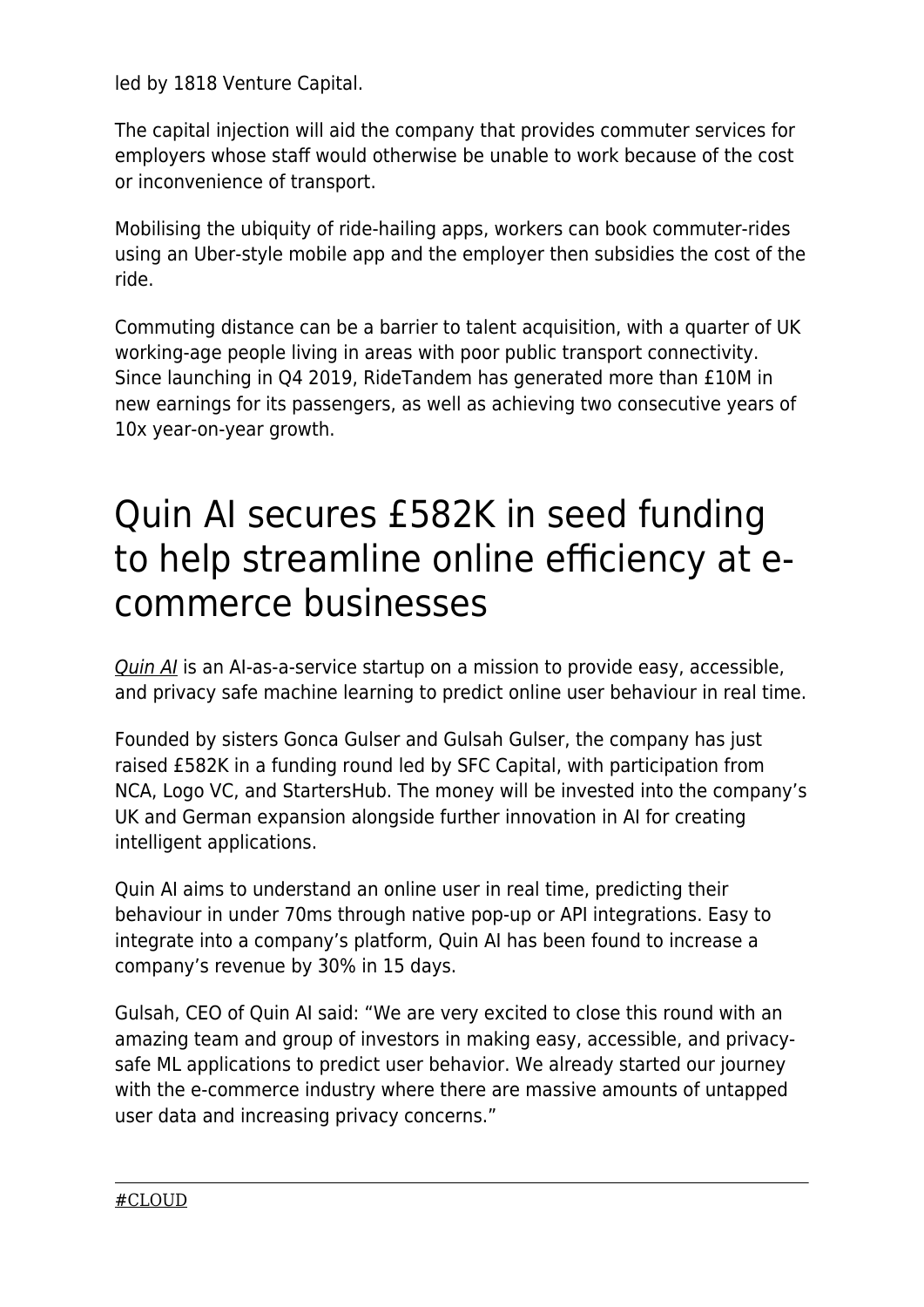### SaaScada £2.5M

N/A #PROPTECH

#### Re-Leased £12M

JLL Spark & Others #DEEPTECH

#### Symmetrical £14.7M

Target Global & Others #DEEPTECH

#### Quin £582K

SFC Capital, with participation from NCA, Logo VC & StartersHub #MOBILITY

## RideTandem £1.75M

1818 Venture Capital & Others #DEEPTECH

#### Adadot £800K

LAUNCHub, daFUND & Angels #GREENTECH

Nossa Data £1.2M Symvan Capital, BGF, SFC Capital, Techstars & Angels